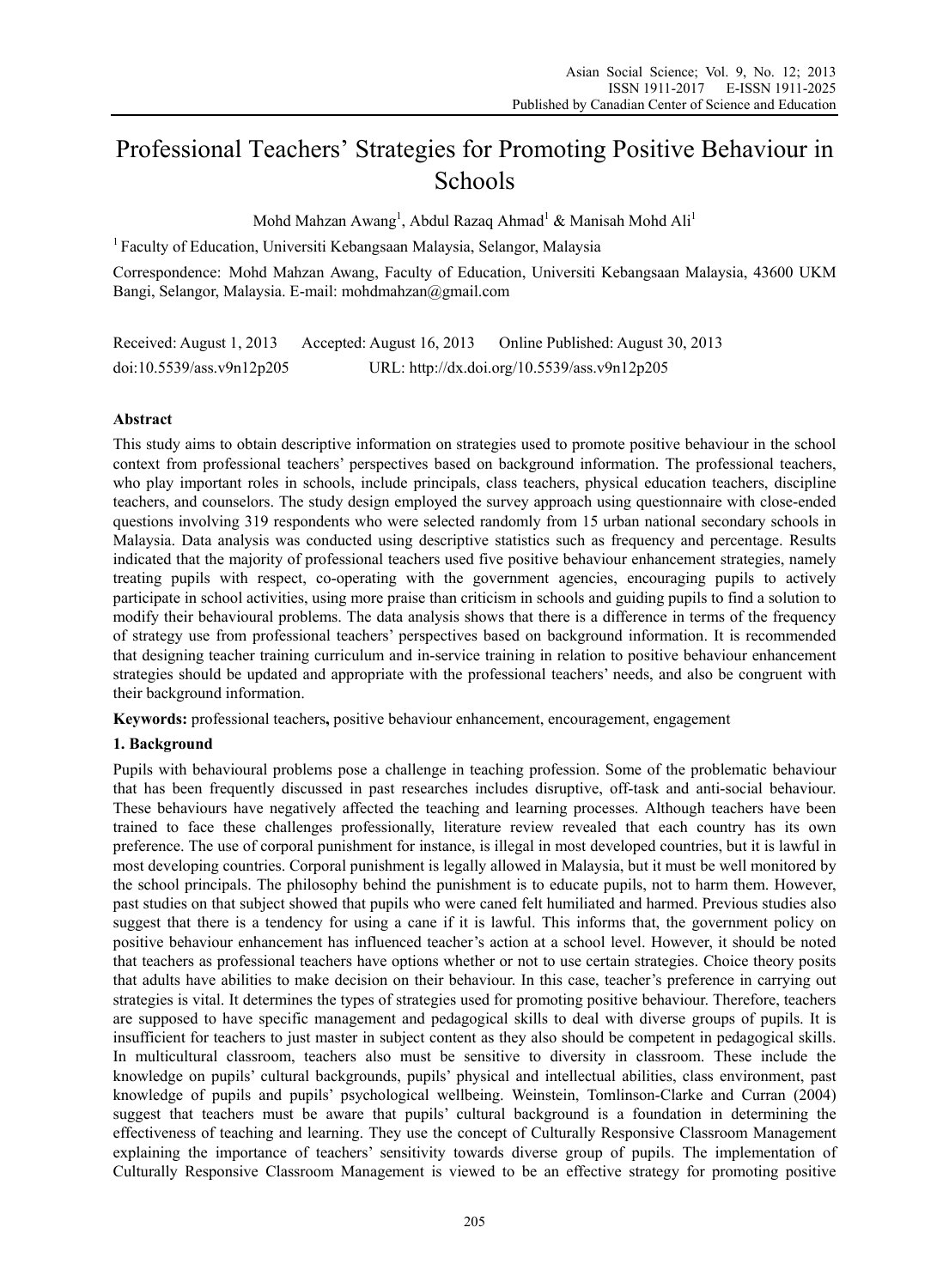behaviour. However, there is unclear evidence in a Malaysian context to show the extent to which such elements were taken into account in managing classroom, as much focus is given to negative behaviour in pupils (i.e., disciplinary issues). Indeed, various strategies were recommended in the past studies for promoting positive behaviour.

#### **2. Professional Teachers' Roles**

Various strategies can be used for promoting positive behaviour in school. Effective interaction and communication are some of the suggested strategies. This approach emphasizes the importance of self-discipline and communication ability of students and teachers' immediate respond to students (Martin & Sugarman, 1993). Correspondingly, a study conducted by Chang et al. (2007) involving 1365 students in Hong Kong showed that students are able to express their emotions when teachers use positive communication. Wright, Cullum, and Schwab (2008) suggested that teacher should be tolerant when dealing with problematic pupils, which is the key element for encouraging positive behaviour.

Studies showed that socio-environment is the most influencing factor for pupils' behaviour. In a school context, developing positive school milieu is crucial. Therefore, some researchers see that a whole-school approach is vital. This approach posits that job satisfaction among teachers and pupils' happiness in schools create productive and conducive environment. On the same note, Cole (2003) suggested that teachers' understanding on the school mission, vision, codes of practice, routines, classroom rules and general rules of school will have positive implication towards school milieu. At a classroom level, teacher's competencies in managing classroom management effectively will create supportive classroom environment, consequently promotes pupil's happiness. As pupils are diverse and differ in terms of their abilities and attitudes, teachers' abilities to identify these differences will help teachers to use appropriate strategies for each pupil. Some disruptive pupils are actually having difficulties to adapt to the classroom environment. This explains the importance of specific management skills for teachers. One of the strategies to help a pupil with problematic behaviour is via serious discussion with the pupil (Olewus, 2003). This accounts for the importance of behaviour modification plan and action in a school context.

Behaviour modification is widely used in clinical psychology. The model posits that treatment should be given to the cause of the occurrence of the problem (antecedents), or to a person's behaviour (for instance, stopping someone from acting aggressively), or the effects of one's behaviour (consequences). It is known as the ABC model (Antecedents-Behaviour-Consequences). Some empirical studies showed that the implementation of ABC model has positive impact on pupils' behaviour (Kevin Filters, McKenna, Benedict, Horner, & Todd, 2007; Ross & Horner, 2009). However, there is a debate about the ethics of this model as it is associated with human rights issues especially in response to the question of "who's right to determine one's behaviour must change?"

The most common suggestions for promoting positive behaviour are the use of encouragement, reward and negative reinforcement. The basic principle of encouraging and rewarding approach is to motivate the pupils to be always well-behaved. Encouragement through praise and recognition is a method of intrinsic motivation, while the reward is an extrinsic motivation. Researchers have found that the use of praise and encouragement increases students' motivation to behave positively (Wheatley, West, Charlton, Sanders, & Taylor, 2009). On the other hand, negative reinforcement offers a different approach. It focuses on removing stimulus that creates inappropriate behaviour.

Another strategy used by professional teachers in some schools is physical punishment. It is controversial as scholars argued that punishment is not part of positive behaviour enhancement strategies. Most Western countries apart from 22 states in United States have banned physical punishment in the school system. Past empirical studies revealed that the use of physical punishment has a negative impact on students' emotions (Saunders & Goddard, 2008).

In a centralised education system like Malaysia, the government policy on positive behaviour enhancement has a strong relationship with the school management system. It also has influenced the school vision and mission which have a direct impact on school milieu. Distributing official documents and circulars to school is the common communication in Malaysia. Hundreds circulars were circulated to schools since the independence of Malaysia in 1957. A documentary analyses of the Malaysian government circulars revealed that at least, 483 circulars on various subjects have been distributed by the Ministry of Education of Malaysia to secondary schools for over the period of 40 years (1969-2011). Out of 483 policies, 91 of them were relevant to the positive behaviour enhancement (Awang, 2012). Analysis of these circulars revealed that the Malaysian government recommended the following strategies for promoting positive behaviour: involvement in school activities, interpersonal relationships, responsiveness, motivation programmes, home-school partnership and inter-agencies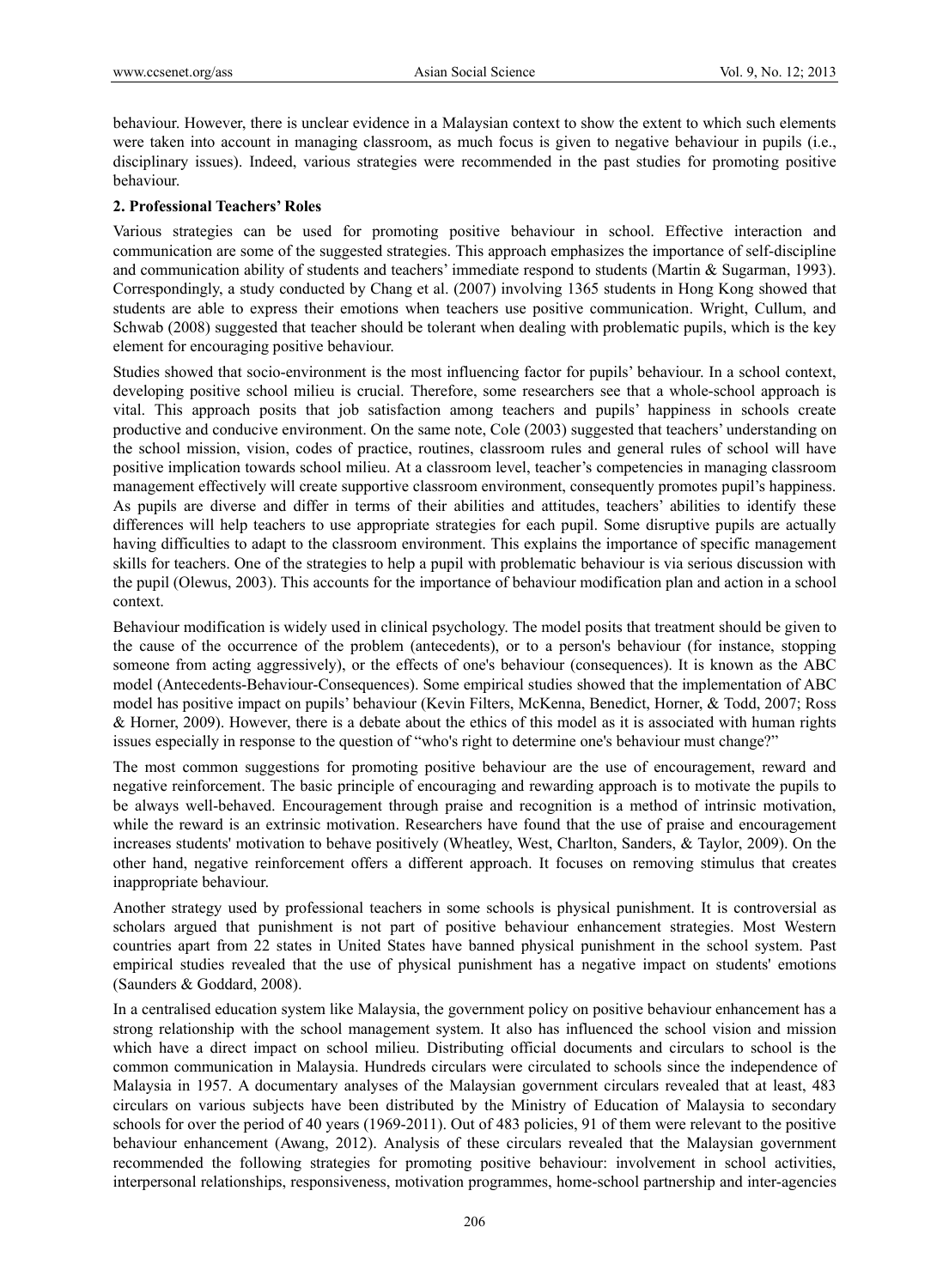partnership. Strategies for preventing negative behaviour include punitive approach (corporal punishment, suspension and dismissal) and intervention programmes such as counselling sessions and moral development workshop (Awang, Jindal-Snape & Barner, 2013). Although these strategies are more likely focusing on the whole-school level, they provide general principles of practical strategies that can be used by teachers at a classroom level.

## **3. The Objectives of the Study**

The study aims to examine a package of positive behaviour enhancement strategies used by professional teachers based on background information such as gender, ethnicity, roles, school location, age groups and teaching experience and education backgrounds. Accordingly, the study focuses on eight main strategies to promote positive behaviour in school as follow:

Strategy 1: treating pupils with respect;

Strategy 2: discussing with pupils their feelings towards any issues;

Strategy 3: co-operating with government agencies;

Strategy 4: encouraging leadership roles;

Strategy 5: praising pupils;

Strategy 6: guiding pupils to modify their problematic behaviour;

Strategy 7: allowing pupils to give an explanation when blamed for doing something wrong; and

Strategy 8: recording pupils' behavioural problems (systematically recording this information).

The current study surveyed strategies used by school professional teachers, based on their backgrounds information to promote positive behaviour in a school context.

#### **4. Methodology**

This study employs the survey research design by using questionnaires to collect data from 15 urban national secondary schools in Malaysia. Participants were selected using stratified random sampling involving 13 principals, 21 counsellors, 205 class teachers, 28 discipline teachers and 52 physical education teachers. The female respondents ( $n=239$ ) outnumbered the male respondents ( $n=80$ ) involving in the research. A total number of 171 respondents were from inner-city schools and 148 were from outer-city schools. The majority of respondents were Malay. Out of 319 respondents, 244 Malay, 34 Chinese, 18 Indian, and 10 respondents were from various ethnic groups (unidentified). Prior to data collection, a pilot test was performed in one Malaysian community school. Accordingly, improvement was made to the items as recommended by the participants involved in the pilot test. The main data collection was then carried out in the selected schools assisted by in-service school teachers and counsellors. Data collected was analysed using frequency and percentage.

#### **5. Results and Discussion**

The overall result regarding the implementation of positive behaviour enhancement strategies is quite positive and promising. Most professional teachers in this study reported that they always employed strategies for promoting positive behaviour in school. Table 1, illustrates that teachers always treat pupils with respect, co-operate with the government agencies, encourage pupils to actively participate in school activities, use more praise than criticism, and guide pupils to modify their behavioural problems. It can be asserted that most professional teachers in this study have applied knowledge gained from professional educational training which they attended. The findings of the previous researches suggest that professional teachers' satisfaction and high level of competencies are contributing factors to effective teaching practices (Duckworth, Quinn & Seligman, 2009; Scott, Swortzel & Taylor, 2005).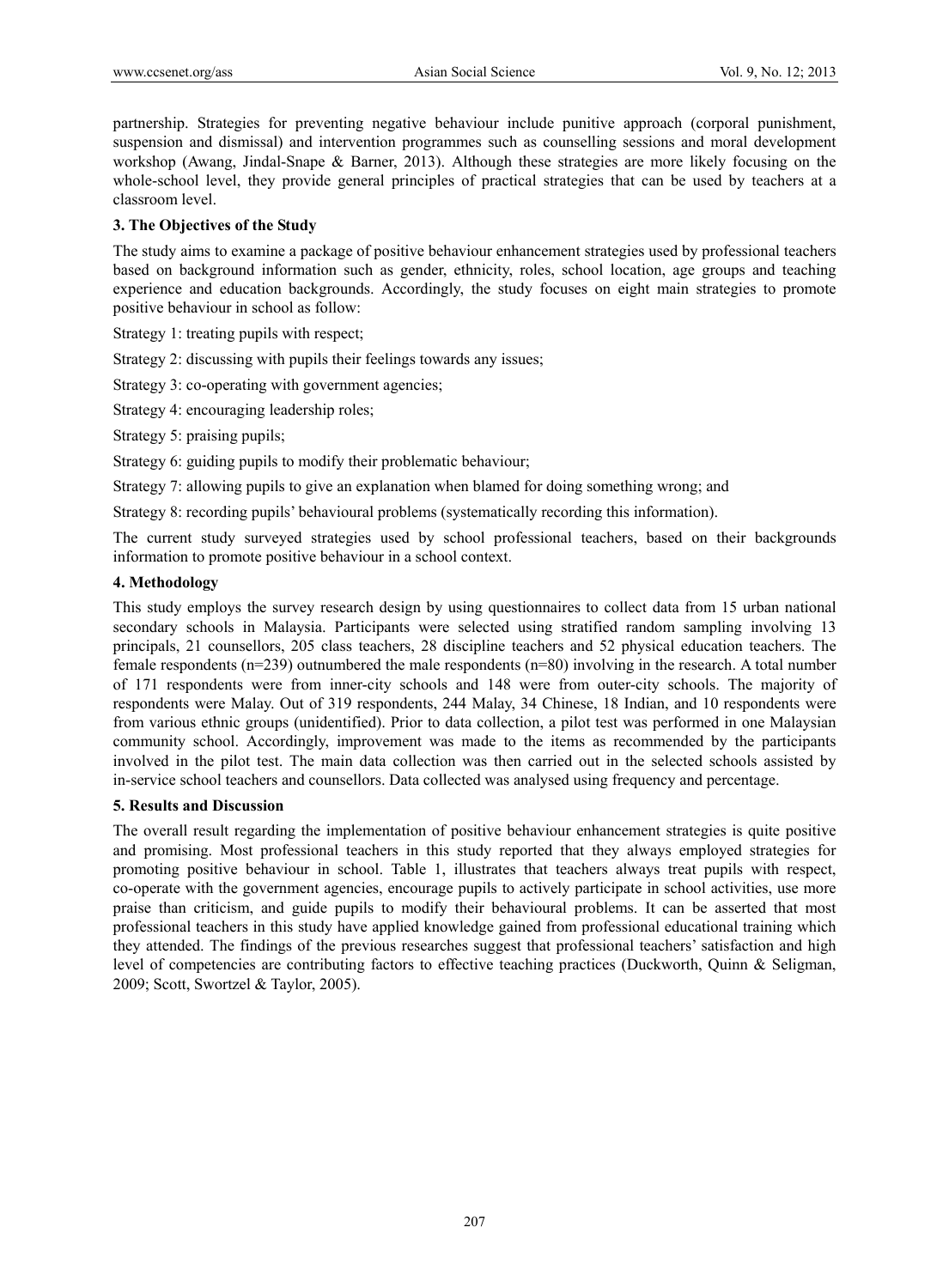## Table 1. Positive behaviour enhancement strategies based on respondents' perspectives

| Strategy $(n=319)$ |                                                                                    | Frequency        |
|--------------------|------------------------------------------------------------------------------------|------------------|
|                    | Treat pupils with respect                                                          | Always           |
|                    | Allow pupils to give their side of the story when blamed for doing something wrong | <b>Sometimes</b> |
|                    | Discuss with pupils their feelings towards any issues                              | Sometimes        |
| 4                  | Co-operation with the government agencies                                          | Always           |
|                    | Encourage pupils to actively participate in school activities                      | Always           |
| 6                  | Use more praise than criticism in schools                                          | Always           |
|                    | Guide pupils to find a solution to modify their behavioural problems               | Always           |
| 8                  | Systematically record a pupil's behavioural problems                               | Sometimes        |

Although results from this study indicate that there is a positive trend in the implementation of positive behaviour enhancement strategies, detailed analysis of demographic factors may produce different viewpoints. It is significant to consider demographic factors in data analysis as extensive past studies revealed that there is a close relationship between instructional strategies used in school with demographic variables. In a related study, Berry (2001) found that demographic factors including teaching experience and gender have a significant relationship with their attitudes towards working environment. Previous researches suggest that there is a significant relationship between the professional teachers' roles and preferred teaching strategies (Threeton & Walter, 2009). Therefore, detailed results from the current study, based on demographic factors, are analyses and discussed at length.

#### *5.1 Gender*

Results show that although most professional teachers of both genders always carried out positive behaviour enhancement strategies, there is a discrepancy of response between genders. Many female professional teachers reported that they never co-operate with government agencies (Strategy 8) and record pupils' behavioural problems in a record book (Strategy 8).The most often strategies carried out by both genders are Strategy 1 treating pupils with respect, Strategy 7 allowing pupils to give an explanation when blamed for doing something wrong and Strategy 4 encouraging leadership roles. This is parallel with previous studies where results showed that disparities exist by gender in term of teaching strategies used in school (Huber & Schofield, 1998; Kelly, 2000).Gender differences among these groups may occur due to the different learning styles between genders (Lin, 2001). However, there is limited data in this study to examine the actual contributing factors to this discrepancy.

#### *5.2 School Location*

Results show that professional teachers from inner-city and outer-city schools reported that they had more or less similar practices. For instance, the majority of respondents of professional teachers from both school locations reported that they always treated pupils with respect (Strategy 1) and allowed pupils to give an explanation when blamed for doing something wrong (Strategy 7). More than half of professional teachers reported that they always praised pupils (Strategy 5) and provided guidance to modify behaviour (Strategy 6). This might be due to the centralised teacher education system where every teacher is educated using standard modules. The curriculum for teacher education in Malaysia is standardized in which all teachers have to pass the screening tests and examinations. Two ministries involved in teacher education in Malaysia are the Ministry of Education of Malaysia (via teacher training institutes) and the Ministry of Higher Education (through public universities). Past empirical studies showed that the only differences in teaching practices may occur in terms of the use of technology and modern computer in classroom (Kim & Bagaka, 2005).

# *5.3 Ethnicity*

Most professional teachers from different ethnic backgrounds reported that they always treated pupils with respect, praised pupils, guided pupils to modify their problematic behaviour, and allowed pupils to give an explanation when doing something wrong. This means that teachers irrespective of their cultural backgrounds have a similar practice. However, there is irrelevant data from this study to explain factors associating with the teaching practice among diverse ethnic groups of teachers. It may be due to the teacher education curriculum that contains cultural responsive management elements (Weinstein, Tomlinson-Clarke & Curran, 2004). Gay (2002) recommended that cultural elements have to be embedded in any curriculum design.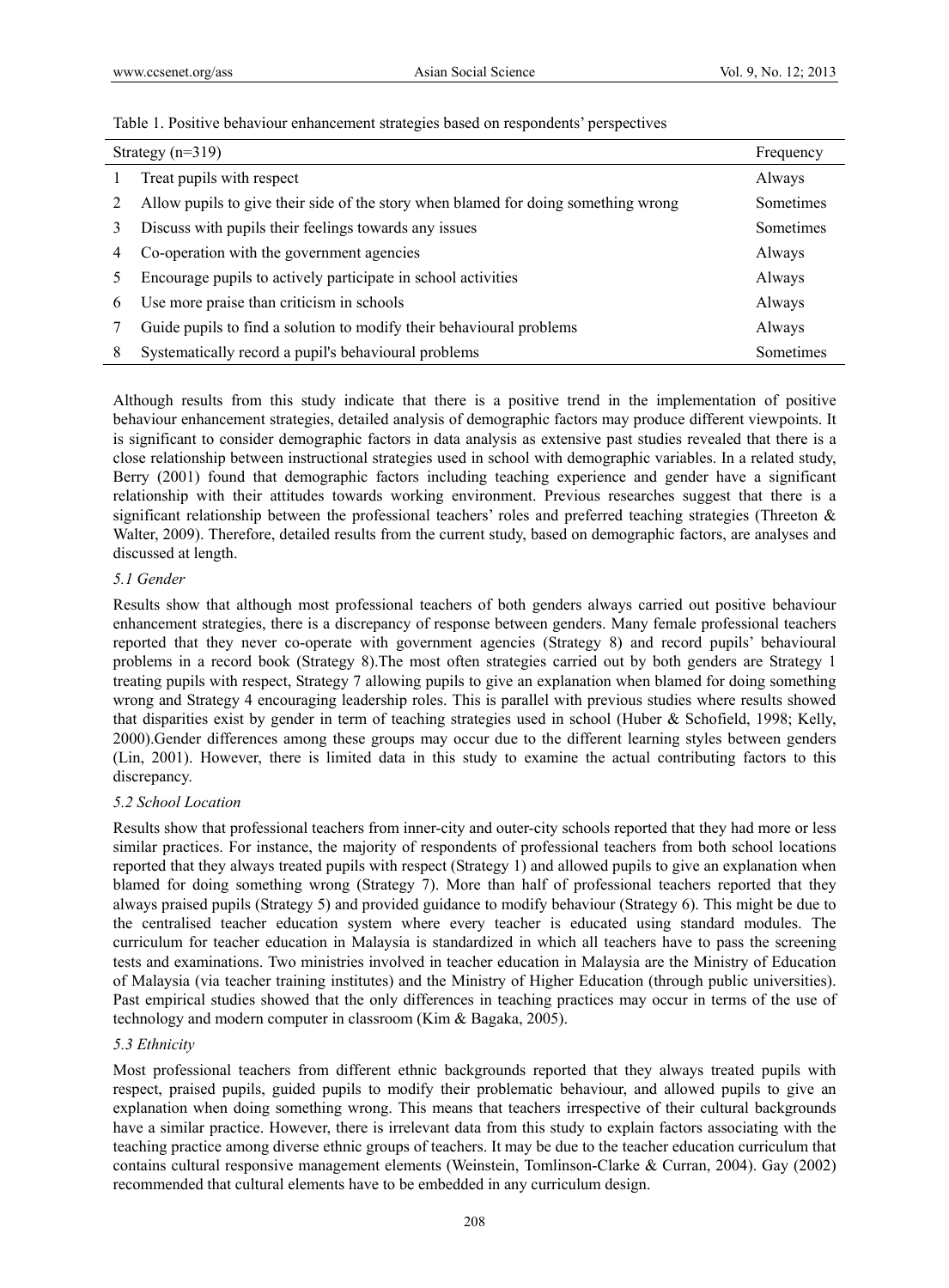Detailed analysis revealed that the majority of Chinese professional teachers reported that they always treat pupils with respect (Strategy 1) compared to Malay and Indian. A gap was observed regarding the treating pupils with respect (Strategy 1), discussing with pupils their feelings towards any issues (Strategy 2), co-operation with government agencies (Strategy 3) and recording pupils' behavioural problems (Strategy 8). Most Chinese reported that they always discussed with pupils. On the other hand, most Malay (38%, n=131) reported that they sometimes carried out such a strategy. A higher percentage of Malay (30%, n=77) reported that they never co-operated with the government agencies (Strategy 3), compared to Chinese and Indian. These gaps show that there is a close link between teaching practices (in several aspects) with cultural elements. This confirms the findings of past studies on this subject where the result indicated that there is a close link between home environment, cultural elements and behaviour in school (Faitar, 2011).

## *5.4 Roles*

Results from this study revealed that there are some similarities and discrepancies of practice based on the professional teachers' roles. The roles in this study refer to the designation of school professional teachers either principals, counsellors, class teachers, discipline teachers or physical education teachers. Results show that most principals reported that they always carried out all strategies, which is considered to be positive. It is important to have principals who are keen on positive approaches influencing the formation of productive learning environment. Many past studies suggest the importance of supportive school leaders for developing productive school environment (Awang, 2012; Phillips, 1997). Apart from discussing with pupils their feelings towards any issues (Strategy 2) and recording pupils' behavioural problems (Strategy 8), the majority of counsellors reported they always recorded pupils' behavioural problems followed by discipline teachers, principals, physical education teachers and class teachers. Results also show that almost all counsellors reported that they always had a discussion with pupils. This is not surprising as discussion is part of a counsellor's job. However, it is unusual when four counsellors reported that they sometimes had a discussion with pupils. Most class teachers and physical education teachers reported that they never had a discussion with pupils compared to others. Indeed, some of class teachers and physical education teachers stated that such strategy was not needed. These differences may have close link with the leadership styles among teachers based on their roles in school (Mudulina, 2012). Tatto (1998) believes that different teaching practices might have a close link with their roles in school and educational backgrounds.

#### *5.5 Education Backgrounds*

Result shows that professional teachers with higher education backgrounds reported to have carried out most strategies. Almost professional teachers who had a master's degree or PhD reported that, they always treated pupils with respect (Strategy 1), compared to those with a bachelor's degree and diploma or certificate of education. The majority of professional teachers with a bachelor's degree and diploma/certificate reported that they never co-operated with the government agencies (Strategy 3). Results from this study seem to support past studies on the association between educational backgrounds and teaching practices (Tatto, 1998). However, there is no narrative data in the current study to explain in details the extent to which their educational background has influenced their teaching practices. Although most teachers ordained higher degrees in education, there is unclear to show the relationship between teaching practices and leadership styles among them. Past study on this subject revealed that although head teachers were fully qualified, they have different preferences in terms of leadership styles (Mudulina, 2012).

#### *5.6 Age Groups and Teaching Experience*

Result shows that most professional teachers aged below 35 reported that they never co-operated with the government agencies, compared to older professional teachers. The majority of professional teachers aged over 36 reported that they always carried out such strategy. Data shows that as the age increased, the more professional teachers reported that they always encourage pupils to actively participate in school activities (Strategy 4).Result also reveals that apart from discussion with pupils their feelings towards any issue (Strategy 2), and systematically recording a pupils' behavioural problems in a record book (Strategy 8) most senior professional teachers reported that they always employed most strategies. The majority of professional teachers who had less than 15 years teaching experience reported that they never had co-operation with the government agencies. In fact, some professional teachers who had less teaching experience (15 years) stated that the strategy was not needed. The majority of professional teachers irrespective of the length of experience reported that they always treated pupils with respect (Strategy 1). Past study indicated that there is a significant relationship between school experience and teaching practices (Morgan & Hansen, 2008).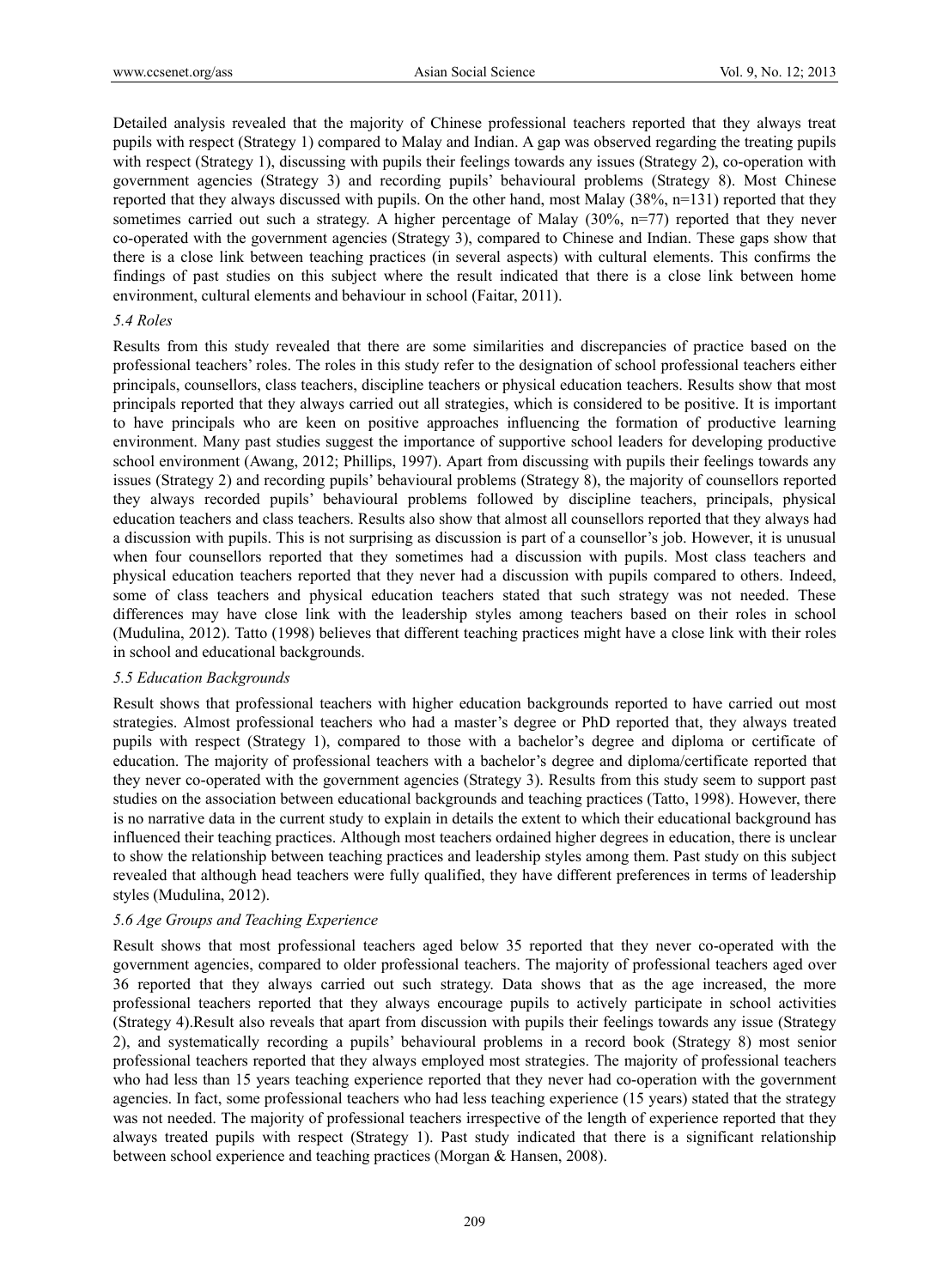#### 6. **Implications, Recommendation and Conclusion**

The current study highlights the importance of the use of positive behaviour enhancement strategies in school. As data from this study revealed only five strategies were frequently implemented in schools, further research should be carried out to look at the current teacher training module. In addition, to delve into the depth of the study, a qualitative study is recommended. Ironically, there are many circulars on positive behaviour enhancement which were distributed by the Ministry of education, but data from this study shows that most professional teachers are implementing the positive behaviour enhancement strategies. However, still there is a lot of room to promote the application of positive behaviour enhancement strategies. For example, pupils should be allowed to give their side of the story when blamed for doing something wrong. The teachers need to discuss pupils' feelings towards various issues with them. Furthermore, they need to systematically record pupils' behavioural problems.

This study also highlights the need for further exploration of the relationship between teacher training and teaching practices, as data showed that there might be a link between these variables. Exploratory study on this subject is crucial, as school professional teachers may have their own preference in carrying out strategies for promoting positive behaviour. They may have developed their own strategies that have been based on their own experience and knowledge on cultural background of pupils. By exploring their experience, a positive behaviour enhancement model that is based on Malaysian culture can be developed.

However, there is insufficient data from this study to relate the current results with the actual contributing factors. This highlights the need for qualitative study in future.

#### **References**

- Awang, M. M., Jindal-Snape, D., & Barber, T. (2013). A Documentary Analysis of the Government's Circulars on Positive Behaviour Enhancement Strategies. *Asian Social Science, 9*(5), 203-208. http://dx.doi.org/10.5539/ass.v9n5p203
- Awang, M. M. (2012). Effective strategies to promote positive behaviour in a school context. In Abdul Ghafar Ismail & Roosfa Hashim. *Proceeding Seminar Hasil Penyelidikan.* Ministry of Higher Education Malaysia. 8-16.
- Berry, J. (2001). The Impact of Demographic Factors on School Culture and Climate. Paper presented at the Southern Regional Council of Educational Administrators in Jacksonville, FL (11-1 to 11-4, 2001).
- Duckworth, A. L., Quinn, P. D., & Seligman, M. E. P. (2009). Positive predictors of teacher effectiveness. *The Journal of Positive Psychology, 4*(6). 540-547. http://dx.doi.org/10.1080/17439760903157232
- Faitar, M. (2001). Socioeconomic status, ethnicity and the context of achievement in minority education. *Journal of Instructional Pedagogies, 5*, 1-8.
- Gay, G. (2002). Preparing for Culturally Responsive Teaching. *Journal of Teacher Education, 53*(2), 106-116. http://dx.doi.org/10.1177/0022487102053002003
- Huber, B. R., & Schofield, J. W. (1998). "I like computers, but many girls don't": Gender and the sociocultural contexts of computing. In H. Brornley, & M. W. Apple (Eds.), *Education/technology/power.* Albany, NY: State University of New York Press.
- Kelly, K. (2000). The gender gap: Why do girls get turned off to technology? In D. T. Gordon (Ed.), *The digital classroom.* Cambridge, MA: Harvard Education Letter.
- Kim, S. H., & Bagaka, J. (2005). The digital divide in students' usage of technology tools: a multilevel analysis of the role of teacher practices and classroom characteristics. *Contemporary Issues in Technology and Teacher Education, 5*(3/4), 318-329.
- Lin, L. F. (2011). Gender Differences in L2 Comprehension and Vocabulary Learning in the Video-based CALL Program. *Journal of Language Teaching and Research, 2*(2), 295-301. http://dx.doi.org/10.4304/jltr.2.2.295-301
- Morgan, P. J., & Hansen, V. (2008). The relationship between PE biographies and PE teaching practices of classroom teachers. *Sport, Education and Society, 13*(4), 373-391. http://dx.doi.org/10.1080/13573320802444994
- Mudulia, A. M. (2102). The Impact of Head Teachers' Administrative Factors on Performance in Secondary School Science Subjects in Eldoret Municipality, Kenya. *Journal of Emerging Trends in Educational Research and Policy Studies (JETERAPS), 3*(4), 514-522.